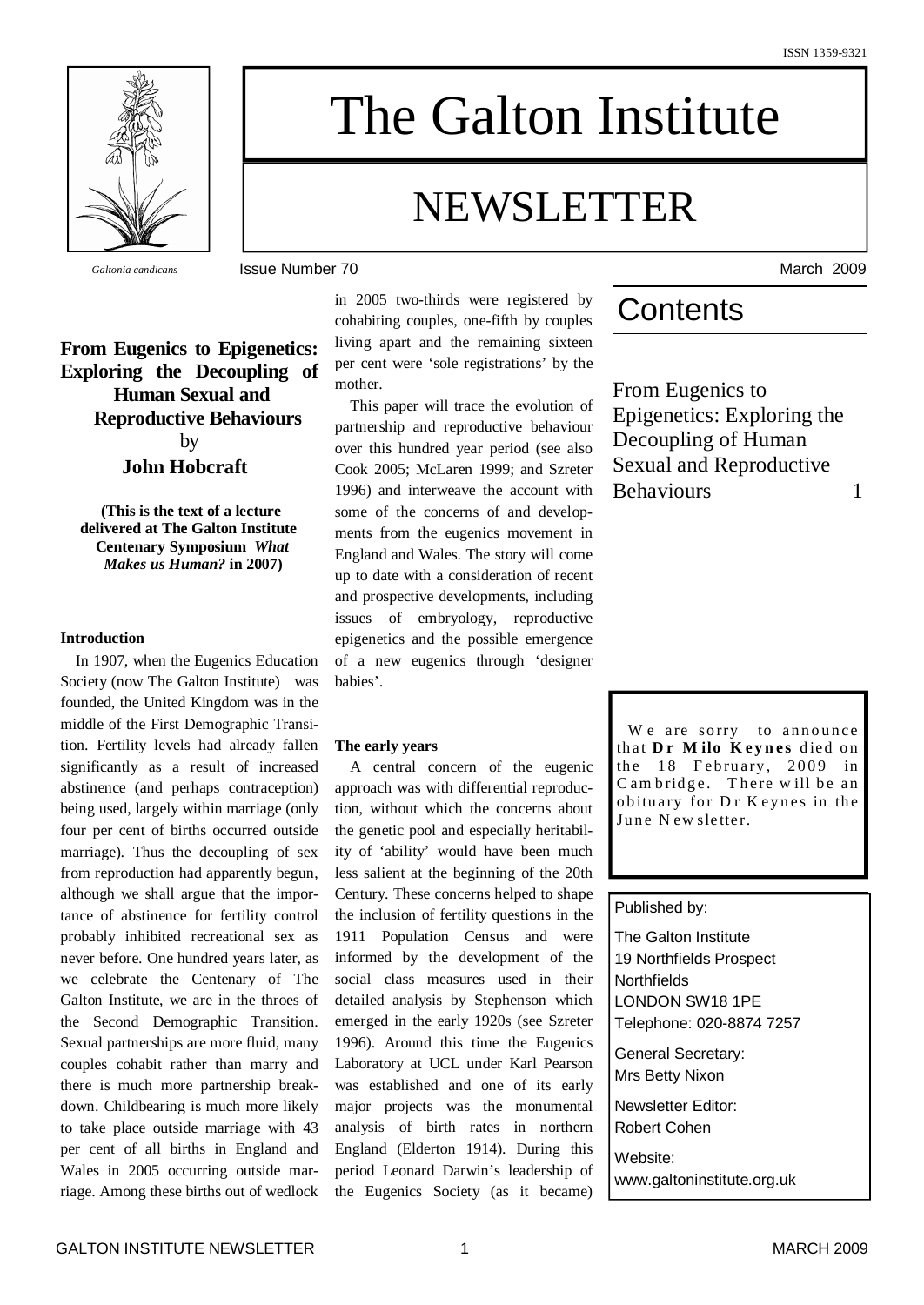emphasised the need to reduce fertility differentials by reducing the reproductivity of the poor or lower social classes or effectively the 'feeble minded' (Searle 1998 and Soloway 1998).

As Szreter (1996) has shown there was considerable variation in fertility and nuptiality behaviour among occupations within Stevenson's social classes. For example, a major fertility decline was already under way for cotton workers by 1911, probably largely through spacing births achieved to a considerable extent through sexual abstinence or withdrawal. Nevertheless, England was distinguished by far less geographic variability in the timing of the onset of fertility decline than many other European countries (Teitelbaum 1984 and Coale and Watkins 1986).

Soloway (1982 and especially 1990) has also discussed the gradual emergence of birth control in England, including its acceptability, and the links to the eugenics movement. The earliest active promoters of the need for fertility control were the Malthusian League, who were radical and secularist, and concerned with helping the poor to escape from the consequences of high fertility. This movement perhaps had its origins in the work of Drysdale (1850), but can be linked more explicitly to the notorious Bradlaugh-Besant trial of the late 1870s. Victorian England was not ready for open discussion of birth control, which was actively opposed by the church: their real offence was to publish this advice cheaply and actively proselytise to the working classes.

In contrast the eugenicists were generally much more elitist and concerned more with protecting their own interests and 'society' from the fecklessness of the poor: they believed that heredity made it unlikely that the lot of the poor could be improved a great deal. Thus differential reproduction would result in 'race suicide' and especially be dysgenic: hence the advocacy of 'negative eugenics'. The massive losses through death of healthy young men

during the Great War of 1914-18 were also seen as dysgenic.

It was only in the 1920s, when sexuality became more openly discussed, that birth control clinics were established. Marie Stopes was by far the most visible face of this movement and her *Married Love* (1918) had the explicit sub-title 'a new contribution to the solution of sex difficulties'. Stopes' concerns with advocacy of the most reliable methods of contraception were explicitly bound up with her views on women being able to have a rewarding sex-life without the fear of unwanted conceptions (e.g. Peel 1997). However, it is important to recall that fertility levels had already halved by the 1920s from their peak in the 1870s: most fertility control had occurred without the availability of clinics or appliance methods and despite church, medical and societal opposition. Szreter (1996) emphasises the key importance of prolonged periods of sexual abstinence, although there is some evidence for the role of withdrawal and abortion, with condoms and other 'appliance' methods really only becoming viable on a wide scale in the 20th Century (although there is disagreement on the importance of condoms and appliance methods in the early decades).

Thus, the first fifty years or so of fertility decline in England can be seen as having a major effect of repressing sexuality for men and particularly women, since the main means of fertility limitation or birth spacing was through abstinence; withdrawal was hardly compatible with relaxed sexual behaviour either. Mason (1994 and 1994a) suggests that sexual control within marriage, at least for the better off, was established early in the  $19<sup>th</sup>$  century (see also Cook 2005 and Weeks 1989) and Szreter and Garrett (2000) argue that 1816 was a key watershed, marking the beginning of a crossover in fertility behaviour, such that the better off began reducing their fertility, but the poor did not. Hobcraft (1996, pp 509-14) discusses the fact that observed fertility

behaviour implies quite substantial proportions of couples trying to limit their fertility very early in marriage, probably largely by spacing measures, and continuing to implement this behaviour at all parities, thus often but unreliably achieving quite small family sizes. For example 81 per cent of women married in the 1870s had a third birth; this had reduced to only 55 per cent for women marrying in the first decade of the 20<sup>th</sup> Century; and only 40 per cent of those marrying in 1915 had a third birth (and only 64 percent of them had a second birth).

Stopes' emphasis on married love also reflects the views of the time that saw marriage as the only acceptable context for childbearing and to a considerable degree for sexual activity. In 1845 some seven per cent of births occurred outside marriage; this proportion gradually declined to about four per cent at the dawn of the 20<sup>th</sup> Century and hardly increased until the 1960s, with the exception of brief rises during the later years of the two World Wars; by 1960 5.4 per cent of births occurred outside marriage. Of course, many marriages were precipitated by conceptions, although we cannot document this statistically at the national level until the changes in registration of 1938.

Fertility declined inexorably through into the 1930s. By 1927 Blacker had helped to cajole the Eugenics Society into sponsoring birth control through the quaintly titled Birth Control Investigation Committee (he also served as its Secretary until it closed in 1939). He was also extremely influential in shifting emphasis towards 'positive eugenics' and trying to distance the Eugenics Society from its 'racial suicide' proponents by making it more concerned with scientific analysis. He played an important role in persuading the Eugenics Society to fund several other key population related organisations: the British Social Hygiene Council, the Marriage Guidance Council, the Joint Committee on Voluntary Sterilization, the Society for the Promotion of Birth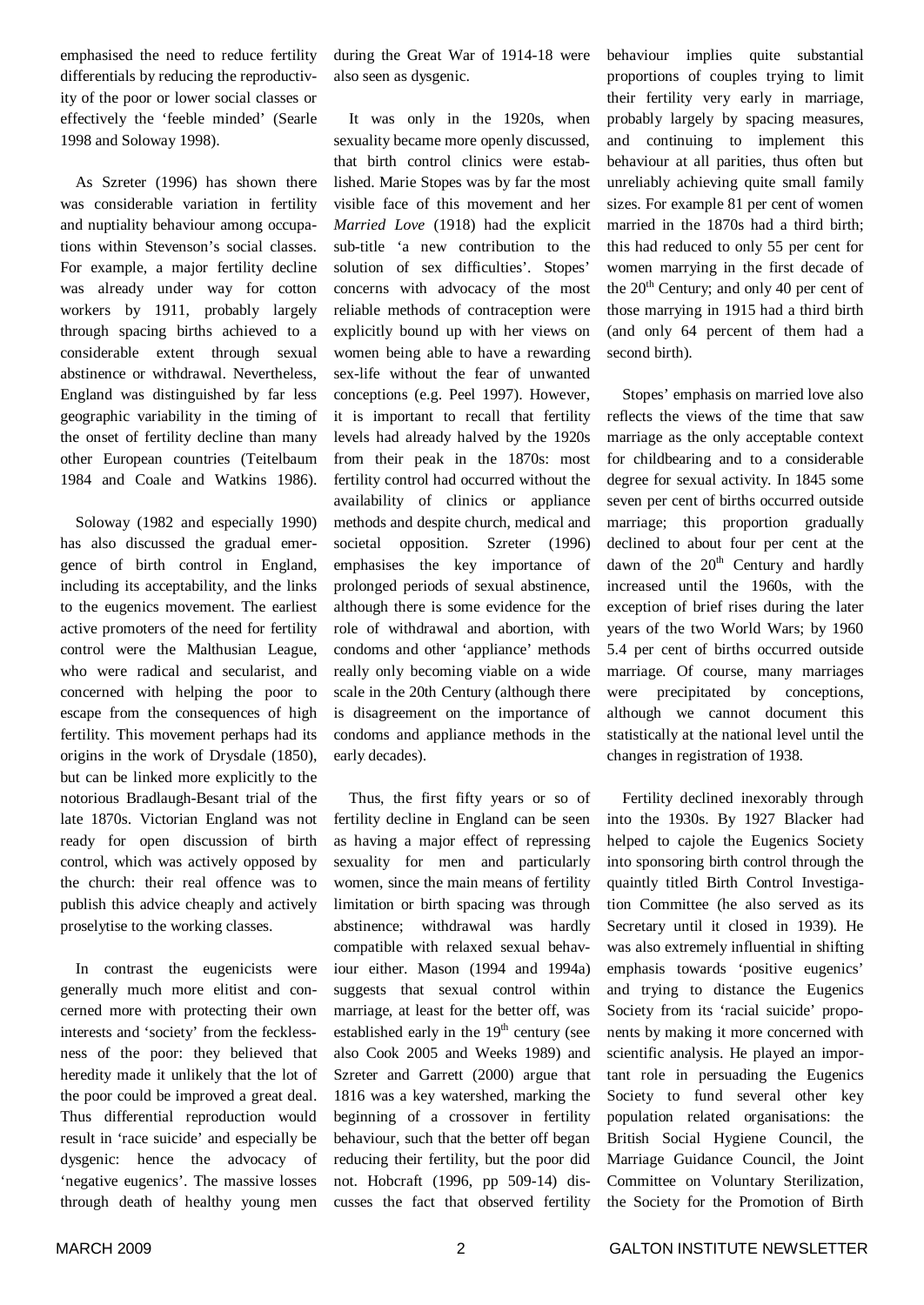Control, Clinics, the National Birth Control Association and the Family Planning Association (Soloway 1998).

#### **The PIC and the LSE**

Another key development led by the Eugenics Society was the establishment in 1936 of the Population Investigation Committee (PIC), which played a hugely influential role in the study of demography and related issues (Langford 1998). Langford points out that this was effectively a reconstitution of the Eugenics Society's Positive Eugenics Committee (established in 1934) out of which came Glass' *The Struggle for Population* (1936); the PIC was established as a more independent, distanced entity. Sir Alexander Carr-Saunders chaired the PIC until 1958; C.P. Blacker was Honorary Secretary until 1975; L.J. Cadbury was Treasurer from 1939 to 1976; and David Glass essentially dominated its research activity until his death in 1978.

Virtually throughout its existence the PIC was linked to the LSE and bound up with developments in demography there. These had their beginnings with Edwin Cannan's famous population projection of 1895, suggesting the onset of population decline; Arthur Lyon Bowley, Sydney Webb and Harold Laski all published early papers on the birth rate. Sir William Beveridge, who was LSE's Director from 1919-37 also published a paper in *Economica* (1925) on the fall of fertility among European races. Beveridge wanted to establish a Chair of Social Biology (with T.H. Huxley as an 'academic hero') and began negotiations for funding with Rockefeller in the mid-1920s. Eventually the shortlist comprised J.B.S. Haldane and Lancelot Hogben (with Solly Zuckerman being deemed unsuitable!). Hogben was appointed in 1930 and remained at the LSE until 1937: the brief was to cover variation and heredity in man; selective immunity; relative importance of environmental factors in social structure; questions of race and class in relation to hereditary endowment; and economic

and biological tests of fitness. This brief certainly overlapped heavily with the Galtonian agenda, although Hogben was an active critic of the Eugenics Society.

By then major scares of population decline were emerging: fertility had continued to fall and was below replacement level. Hogben's wife was Enid Charles, who played an important part in raising awareness (or panic) about the fertility decline in her *Twilight of Parenthood* (1934), which included one projection of the population of the UK falling to only five million by 2000. Carr-Saunders, who was the leading British demographer, became Director of the LSE from 1937 to 1957. He established the first academic post in demography (a readership initially held by Kuczynski from 1938-41, then by Glass from 1945-48, Grebenik from 1949-54 and Norman Carrier from 1954 to 1979).

The PIC brought together representatives of a wide range of scientific societies and played a crucial role in bringing about the changes in registration of births in the Population (Statistics) Act of 1938, which began collection of mother's age, birth order and duration of marriage for birth statistics and enabled much better analysis of fertility behaviour. The PIC, especially its key players, also played a significant part in lobbying for the Royal Commission on Population, which was set up with the explicit aim of understanding and altering the low fertility levels. The work of the Royal Commission, eventually established in 1944, was heavily shaped by the PIC. Carr-Saunders was a member of the Commission and much of the scientific work was effectively carried out by the PIC. This included the *Family Census*, which collected and analysed the fertility histories of a million women (Glass and Grebenik 1954) and the first ever major national survey of birth control practice in Britain (Lewis-Faning 1949).

The PIC, under Glass' intellectual leadership but with critical support from Carr-Saunders and Blacker, began a

dizzying series of other major pioneering studies during the late 1940s. In 1946, the birth cohort study that was to become the National Survey of Health and Development was begun under Glass' leadership – it continues to this day and, along with the subsequent birth cohort studies it inspired (the 1958 National Survey of Health and Development, the 1970 British Cohort Study, the Avon Longitudinal Study of Parents and Children, and the Millennium Cohort), is part of a widely envied British tradition.

The PIC also played a key role in establishing and funding the important Maxwell study of trends in Scottish intelligence, which aimed to explore the explicit eugenic concerns about the decline of national intelligence due to differential reproduction. This study repeated the 1932 Scottish study of intelligence for all school children born in 1921; the same test was administered in 1947 to all Scottish school children born in 1936. Contrary to the standard eugenic claims the evidence showed an improvement over time (see also Deary 2005).

More recently, systematic improvements in IQ scores over time have received attention as the 'Flynn' effect (e.g. Flynn 1987 and 2007) Such systematic changes over time can only be environmentally induced, since genes are unlikely to have changed and a compelling, but not undisputed, explanation for the paradox of high heritability measures along with big environmentally-induced changes has been put forward by Dickens and Flynn (2001; see also the comments by Loehlin 2002 and Rowe and Rodgers 2002, and the riposte by Dickens and Flynn 2002; also Flynn 2007). One of the (many) problems of partitioning variance into genetic and environmental components is that any estimates are dependent on the amounts of environmental (and genetic) variation in the population under study at the time they are studied. Moreover most gene-environment correlation or interaction is swept into the 'genetic' component. In this context there are a few interesting recent studies that document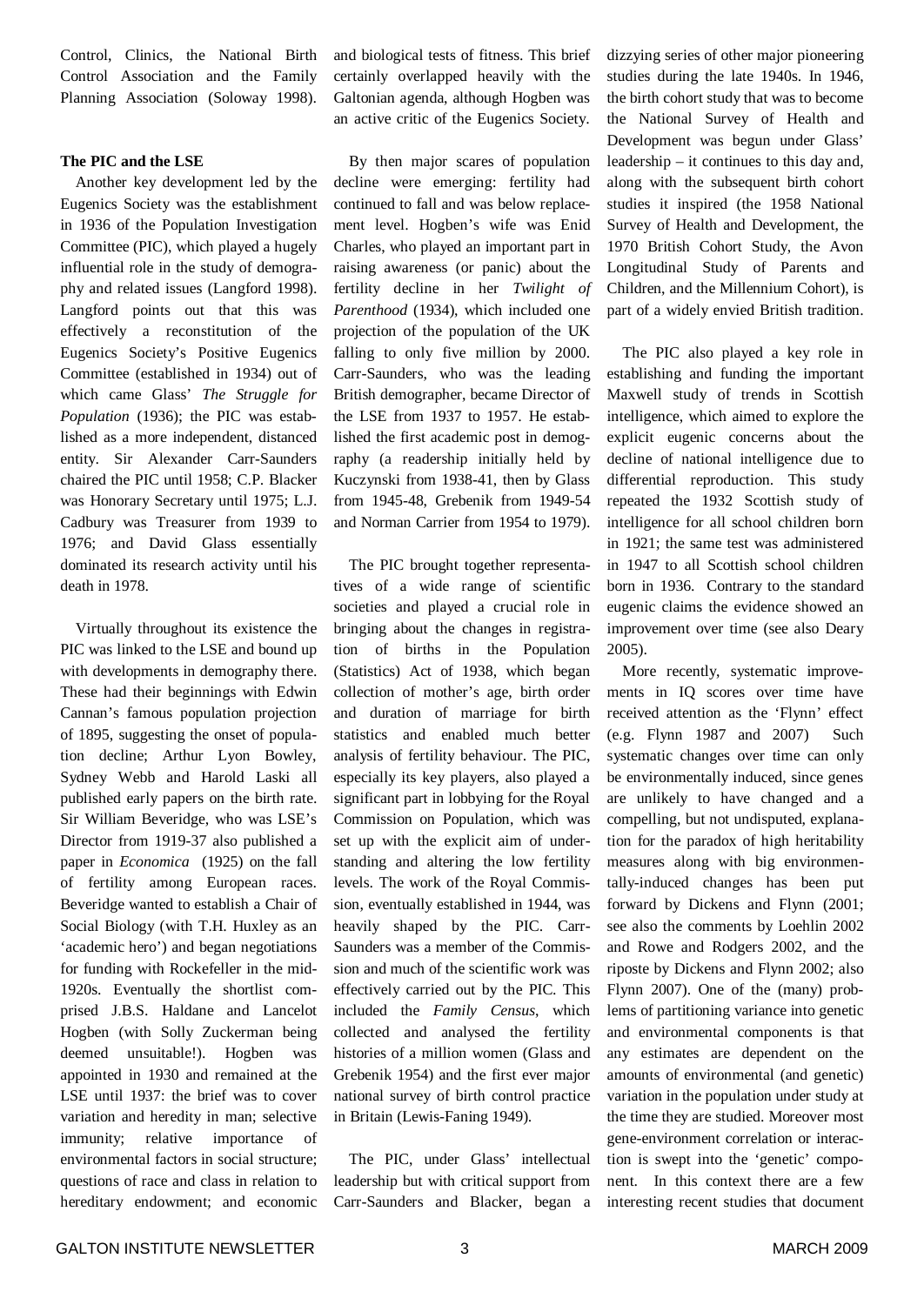differing heritability of IQ by socioeconomic status (Guo and Stearns 2002, Rowe et al 1999, Turkheimer et al 2003 and Harden et al 2007). These studies show lower genetic heritability and thus higher environmental influences among the more disadvantaged than for the advantaged, perhaps suggesting that the scope for raising IQ scores among the disadvantaged is much greater than presupposed by the eugenicists.

Lastly the first ever national study of social mobility anywhere was carried out by Glass in 1949 (Glass 1954). This built upon work carried out in the 1930s under the auspices of Hogben (1938): measuring the extent of social mobility is also of great relevance to exploring and perhaps challenging the fundamental tenets of eugenicists.

#### **Early marriage and the baby boom: 1950-64**

By the time the Royal Commission reported in 1949 the problem of below replacement fertility had receded. From 1950 to the mid-1960s there was a steady upward trend in fertility. As mentioned earlier, childbearing outside marriage was still rare and unacceptable: women who became pregnant outside marriage were under pressure to marry before the birth, to seek an illegal abortion or to have the child adopted whereupon the mother was all too often institutionalised or deemed mentally unfit. There is evidence that sexual activity was beginning to occur more frequently at younger ages during the 1950s (Johnson et al 1994), perhaps partly related to conscription removing young men from parental control; another factor may have been the post-war availability of penicillin to enable confidence in treating sexually transmitted infections. However, the major change in partnership behaviour during this period was a shift towards ever younger marriage. In part this increase in marriage can be linked to greater sexual activity: in 1951 14 per cent of first marriages of women under age 45 and 23 per cent of teenage marriages resulted in a birth that was a

premarital conception; by 1964 these proportions had reached 22 and 37 per cent respectively; the numbers of such teenage female 'shotgun' marriages rose from 12 to 40 thousands over this 13 year period. Thus, a consequence of the beginnings of the 'sexual revolution', combined with unreliable contraception and illegal abortion, was to contribute to increasing young marriage during this period. The separation of recreational from procreational sex was still very incomplete.

The period from 1950 to 1964 was not only the heyday of early marriage and related premarital conceptions, but also covered the 'baby boom': total fertility rose from 2.18 in 1950 to its peak level of 2.93 births per woman in 1964. However, it is important to realise that most of this increase (probably 80 per cent) actually occurred through changes in propensities to have the first two births; almost half of this 80 per cent is attributable to increased propensities to go on to a second birth after having the first (Ní Bhrolchaín 1987). Just ten percent of the overall change was attributable to increased propensity to go on to the third birth and the chances of going on to fourth or higher order births reduced. Because substantially higher proportions of women achieved a second birth, greater numbers were at risk of having further births, although the propensities to do so did not change. Moreover, earlier childbearing meant that women were at risk of having third and subsequent births for longer. Thus the actual proportions with more than two births rose significantly, but with very little indication of any change in underlying fertility control behaviour after the second birth had occurred.

However, from 1960 on there is also some evidence of changes in the proportions of births occurring outside marriage: throughout the 1950s this proportion was about five per cent; by 1964, when fertility peaked this had risen to seven percent; by 1970 it had reached eight per cent and even by 1977, when total fertility had dropped to a low of 1.77 was still just below ten per cent.

Alternatively we can consider all births conceived outside marriage (i.e. including premaritally conceived births): in 1950 these comprised 12 per cent of all births; by 1964, at the fertility peak, this proportion had risen to 15 per cent, peaked at around 18 per cent in the late 1960s and was back down to 16 per cent by the fertility low in 1977 (Hobcraft 1996). Thus we see the beginnings of behaviour change, with small but fluctuating increases in births conceived outside marriage and a slightly clearer indication of early shifts towards greater acceptability of having the birth outside marriage.

#### **The baby bust: 1964 to 1977**

This is a critical period for understanding subsequent developments in sexual and fertility behaviour. It is indeed the period when recreational sex began to be almost completely separable from procreation if so desired. During the 1960s there was a major transformation in contraceptive reliability, with the gradual and eventually widespread introduction of the contraceptive pill and the IUD and easier access to (and simpler procedures for) sterilization. Hobcraft (1996) uses Cartwright's (1987) results on wantedness of births to estimate the role of the 'contraceptive revolution' in reducing fertility. For 1967/8 (when 20 per cent of the sampled mothers were already using the contraceptive pill) the total fertility of 2.61 can be partitioned into a 'wanted' fertility of 1.77 and an excess fertility of 0.83 through mistimed or unwanted births; by 1975, the total fertility was 1.78, with wanted fertility at 1.41 and excess fertility of 0.38. Thus over half of the fertility decline from 1967/8 to 1975 (0.45/ 0.83) can perhaps be attributed to improved contraception, a profound change; and this estimate understates any role of sterilization. If such information had been available for 1964 and 1977, the impact of improved contraceptive technology and availability would probably have been greater in the overall baby bust. By 1984, when total fertility was 1.75, wanted fertility had risen slightly to 1.49 and excess fertility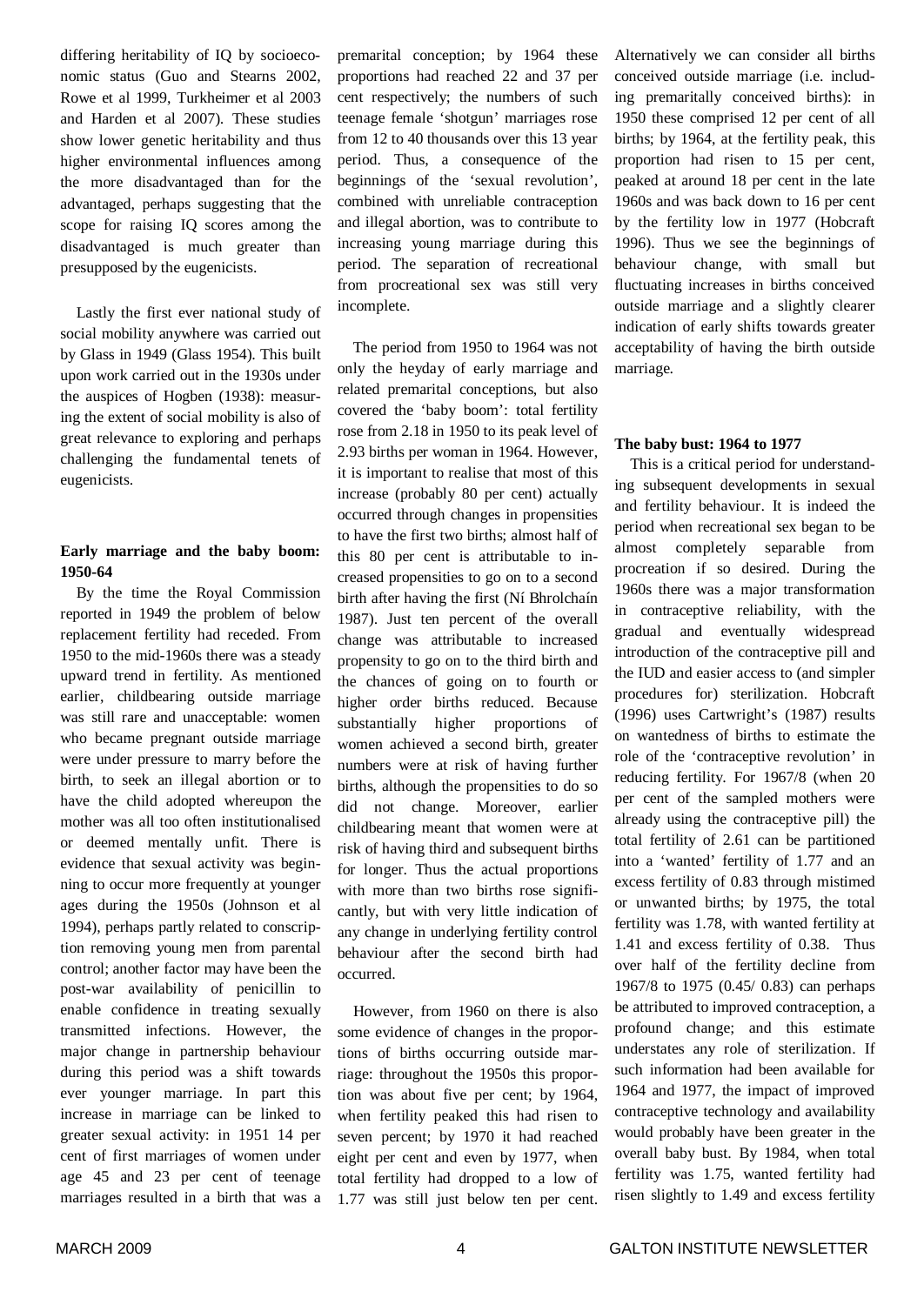fallen further to 0.26; especially noteworthy was the reduction in proportions of births not wanted at all from 11 per cent in 1975 to 3 per cent.

The 1967 Abortion Act also played an important role in altering the ability to make choices concerning unwanted conceptions, whether in or out of marriage. The impact of this Act took a few years to be realised, as services were gradually extended by region and to single women, but by 1972 there were 160,000 abortions performed (compared with the current 200K), amounting to 14 per cent of all conceptions. It is hard to judge the impact of legalised abortion on total fertility, since estimates of around 100,000 illegal abortions per year before the Act have been proposed. Total fertility would have been 0.35 higher if all legal abortions had resulted in live births.

A further legislative change of profound importance for demographic behaviour was the Divorce Reform Act of 1969 enacted in 1971. This enabled a couple to divorce on the grounds of adultery, cruelty, desertion for at least 2 years, mutual consent (after 2 years), or if one person only wanted a divorce after 5 years. By 1976, when the early trends had settled there were 127K divorces in England and Wales (by the 1990s this had increased to 150-160K per year).

Thus, by the mid 1970s contraception and abortion provided reliable means to avoid unwanted births, although acceptability and accessibility were and remain an issue, especially for teenagers and the unmarried. There were the beginnings of increased childbearing outside marriage and it became easier to end an unsatisfactory marriage. It was perhaps during this period that the true initial sexual revolution came to pass. The ability to have a satisfying sex life, especially for women, without unwanted consequent pregnancy or birth became a reality for the first time. As we have argued above, the first demographic transition (from the latter part of the 19<sup>th</sup> Century to the 1930s served to make sex increasingly

difficult and the need to abstain or 'be careful' to avoid unwanted births was undoubtedly challenging and perhaps even played a part in the emergence of Victorian prudery. Arguably, at least within marriage, sexual activity was less inhibited by concerns about procreation (although childbearing was still hazardous for the woman's health) before conscious birth control (e.g. pre 1850 or perhaps pre 1816 – see Szreter and Garrett 2000 and Mason 1994 and 1994a). It was not until the 1970s that such tensions could be largely overcome.

**The partnership revolution: 1980 on**

Total fertility remained low throughout the last 20 years of the 20<sup>th</sup> Century. In 1980 total fertility was slightly elevated, partly as the result of a pill scare (Murphy 1993), at 1.88; for the remainder of the 1980s total fertility fluctuated between a high of 1.82 and a low of 1.76; during the 1990s there was a very slow decline, reaching a minimum in 2001 of 1.63, with a subsequent steeper rise to 1.87 for 2006.

However, partnership behaviour and the partnership context of childbearing changed radically during this period. In 1979 some 11 per cent of non-married women aged 18-49 were cohabiting, comprising only three percent of all women in the age group. By 1991 these proportions had risen to 23 per cent of non-married women and nine per cent overall; the latest figures for 2001/2 show 30 per cent of non-married and 15 per cent of all women aged 18-49 to be cohabiting.

In 1980 the proportion of births occurring outside marriage had risen to 12 per cent; by 1990 this proportion had more than doubled to 28 per cent and the seemingly inexorable rise continues, with the proportion for 2005 being 43 per cent. The national figure hides considerable geographic variability. Over 60 per cent of all births occur out of marriage in several northern cities: Kingston-upon-Hull and Knowsley (both 66%), Blackpool, Hartlepool, Redcar

and Cleveland, Liverpool, and NE Lincs, as well as in Blaenau Gwent and Merthyr Tydfil in Wales; fewer than 30 per cent of births are outside marriage in Wokingham (24%), Bucks, Surrey and several London Boroughs (Camden, Kensington and Chelsea, Tower Hamlets, Wandsworth, Westminster, Brent, Ealing, Harrow, Kingston, Merton, Redbridge, and Richmond). Incidence of unmarried fertility is generally highest in the North East region of England (55%) and in Wales (52%) and lowest in London (35%) and the South East (38%).

There is also substantial variation in the proportions of births outside marriage by country of birth, compared with the national average of 42 per cent in 2005: UK-born 49%, Caribbean born 59%, Irish 32%, African 24 to 36%, Indian sub-continent 2%, Far East 15%, rest of New Commonwealth 7% and rest of world 26%. So, with the expected exception of those of Caribbean origin, all other immigrant groups are *more* likely to have births within the context of marriage.

There have been remarkable changes in the partnership contexts of births outside marriage. We can only infer this from registration information. Since 1986 it is possible to distinguish among out of wedlock births those registered jointly by parents living at the same address (assumed cohabiting) those registered jointly by parents living at a different address (assumed in a stable visiting union or 'living apart together' - LAT), and those registered solely by the mother (assumed to be 'solo' births). Under these definitions, in 1986 ten percent of all births were to cohabiting couples, four per cent to LATs and seven per cent to solo mothers; by 2006 28 per cent were to cohabiting couples, nine per cent to LATs and seven per cent to solos. This twenty year period has seen a doubling of the proportion of out of wedlock births, from 21 to 44 per cent; a near tripling of births to cohabitees, from ten to 28 per cent; a doubling of births to LATs, from four to nine percent; and a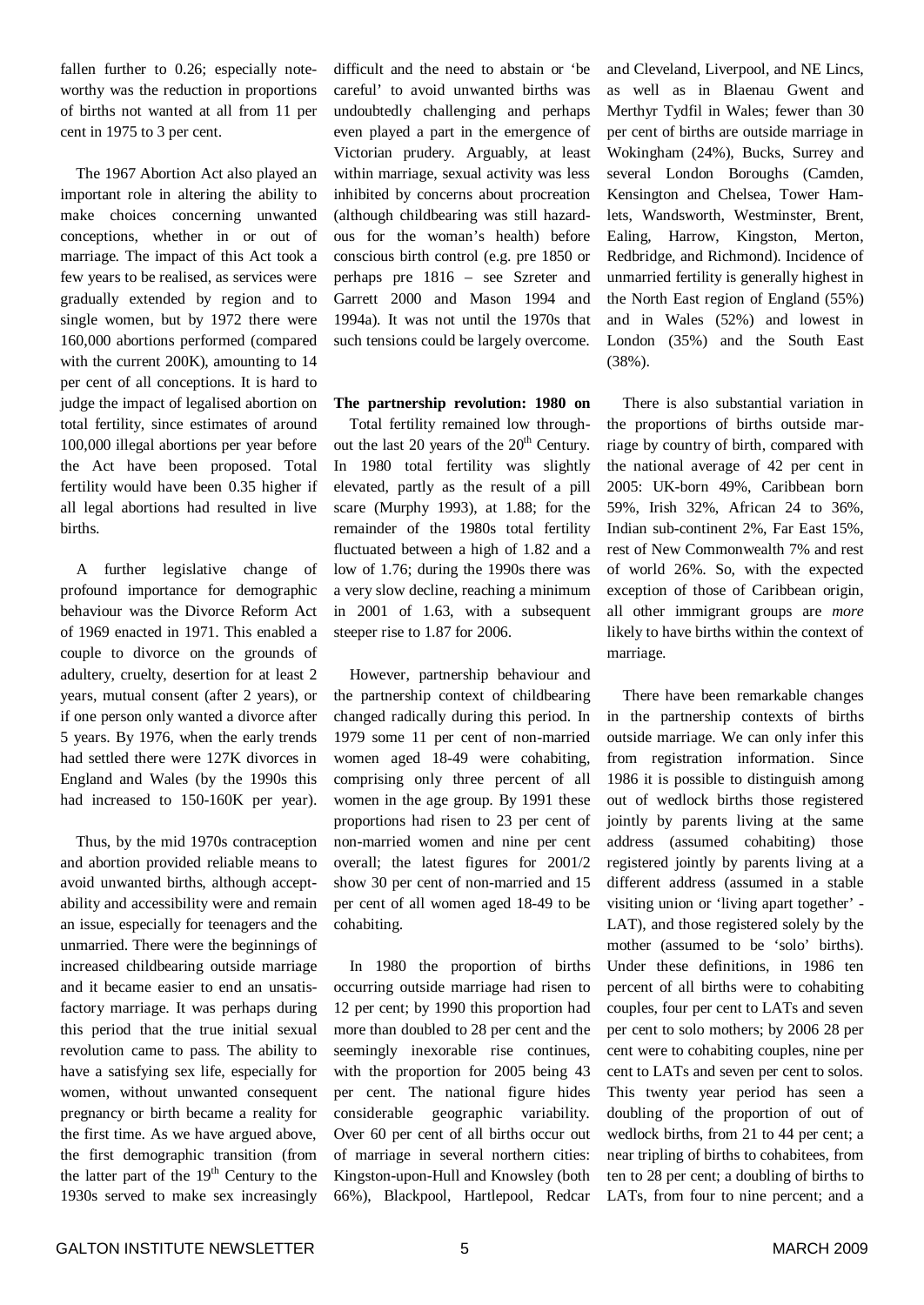relatively stable proportion of solo births at around seven per cent. This last figure shows that there has been a consistent level of acknowledgement of paternity, at around 93 per cent, over the past 20 years.

Again there are substantial geographic differences in the partnership contexts of births outside of marriage. In England and Wales 63.5 per cent of extramarital births are jointly registered with both partners at the same address (to 'cohabiting couples'). Just over 70 per cent are to cohabiting couples in the East, South East and South West regions; but in Inner London only 45.5 per cent of births outside marriage are to cohabitees and 55 per cent in Outer London; outside London the proportion is lowest, at around 60 per cent, for the North East, North West, and West Midlands. This contrasts with around two-thirds of extramarital births being jointly registered at the same address in Wales and Scotland, but only 37 per cent in Northern Ireland. At the more local level over three-quarters of all births outside marriage are to cohabitees in the East Riding of Yorkshire, Leicestershire, Devon, Richmond-on-Thames, Wokingham, and West Berkshire, and Powys in Wales. In contrast, fewer than half of such births are to cohabitees in Inner London as whole (lowest at around 40 per cent in Newham and Southwark); in Barking and Dagenham, Brent, Croydon, and Enfield in outer London; and in Birmingham, Manchester, Liverpool, Knowsley, and Middlesbrough.

Juxtaposing the estimates provided for proportions of women cohabiting (among those aged 18-49) with the proportions of births that are jointly registered at the same address (putatively cohabiting parents) raises intriguing questions: in 1991 nine per cent of women were cohabiting, but 17 percent of births were to cohabiting women; by 2001/2 15 per cent of women were cohabiting, but 25 per cent of births were jointly registered at the same address. Some of this discrepancy undoubtedly arises from the turnover in cohabitation, especially the tendency to marry following a birth: cohabitation is a prevalence measure whilst births are an incidence measure.

One other feature of recent fertility change is noteworthy. In 1995 total fertility was 1.72 and had fallen to 1.65 in 2000; by 2005 this had risen again to 1.80 for 2005 and the most recent figure for 2006 is at 1.87. As shown in the table below, there was a reduction of 44 thousand births from 1995 to 2000 followed by an increase of 66 thousand from 2000 to 2006. Over this entire period there has been a reduction in the number of births to UK-born women of 43 thousand births accompanied by a rise in births to foreign born women of 65 thousand. Some of this increase will have derived from foreign born women ageing into the reproductive years rather than new migrants, but this rise is substantial.

More recently there are indications of some quite dramatic shifts in sexual behaviour among young people, although studies of this are usually smallscale. Oral sex, both fellatio and cunnilingus, have become much more acceptable behaviours and are often precursors to or separate from penetrative vaginal heterosexual sex (see England et al 2008; Halpern-Fisher et al 2005; Prinstein et al 2003; and Stone et al 2006). Among US college students (England et al, 2008) there are emerging nomenclatures for the often casual sexual relationships: 'hooking up' covers one-off oral or vaginal sex and 'friends with benefits' refers to longer lasting friendships where sex occasionally occurs. In addition a much wider range of sexualities are becoming widely accepted in many of today's developed societies, including lesbian, gay, bisexual and transvestite cultures and groups (Aapola et al 2005 on changing identities for young women and Adkins 2002). The prevalence of newer sexual identities and the incidence of changed one-off sexual encounters and the interplays among oral and vaginal sex are still poorly documented for the UK.

#### **Emerging issues: embryology, epigenetics and the new eugenics?**

Procreation has become even more separable from sexual behaviour with the advances in assisted reproduction. Concerns about delayed reproduction, combining career development with eventual parenthood, and the increased ability to enable couples and individuals to overcome infertility problems have combined to alter attitudes to reproductive behaviour. Freezing of eggs, initially for cancer patients, but now extended more widely on grounds of equity, has permitted far more women to be moderately confident about their ability to have a child, even if they or their partners prove to have primary or secondary sterility by the time they wish to become parents. More generally the regular advances in wider assisted reproductive

|                                   | 1995 | 2000 | 2005 | 2006 | Change<br>1995-2000 | <b>Change</b><br>2000-2006 |
|-----------------------------------|------|------|------|------|---------------------|----------------------------|
| Total births (K)                  | 648  | 604  | 646  | 670  | -44                 | $+66$                      |
| Births to UK-born women $(K)$     | 566  | 511  | 512  | 523  | $-55$               | $+12$                      |
| Births to non-UK born women $(K)$ | 82   | 94   | 134  | 147  | $+12$               | $+53$                      |
| Percent to non-UK                 | 12.6 | 15.5 | 20.8 | 21.9 |                     |                            |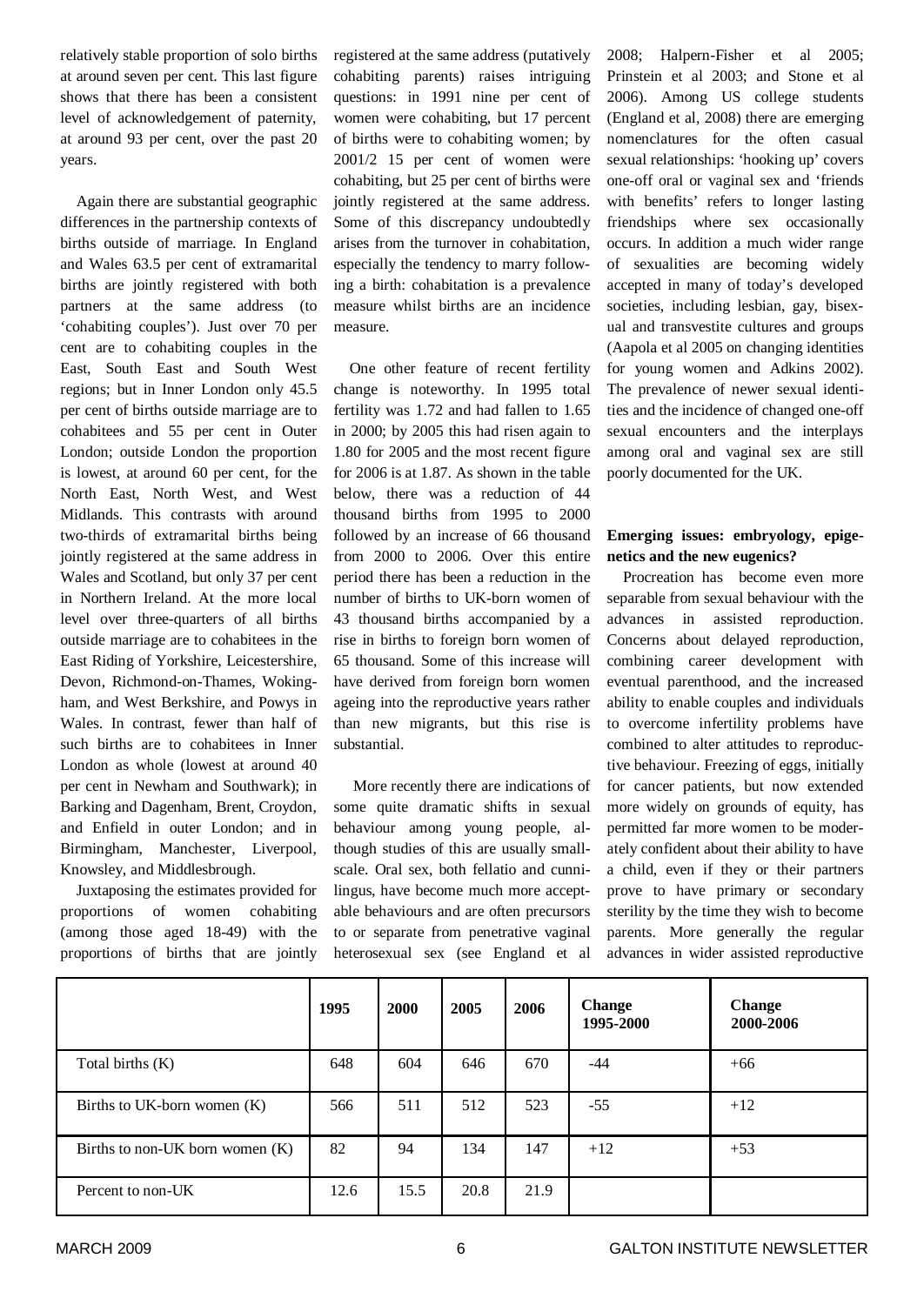technologies (ART) both pose ever more testing ethical debates and enable more women or couples to enact their reproductive choice options despite difficulties in conceiving or often in bringing a conception to successful parturition, since there is considerable evidence that implantation problems and foetal wastage are among the key factors in inhibiting fertility with increasing age of the mother (e.g. Valeggia 2007).

I have for some time found it puzzling as to why reproductive function among women declines after age 30 at an ever increasing rate up to the menopause: there is considerable heterogeneity in the onset of infecundity, and much more than in the occurrence of menopause (e.g. Hobcraft 2003). There are quite strong grounds for believing that the menopause around age 50 has evolutionary origins: a recent synthesis suggests the necessity of both protection of mothers from rising maternal mortality risks and providing post-reproductive grandmothers who enhance inclusive fitness by caring and providing for their own and their daughters' children (Shanley et al 2007). But why is it so common for subfecundity or infecundity to occur during the thirties and early forties? Why did natural selection not eliminate such variability in a fitness characteristic? Research at the MRC Reproductive Biology Centre (http:// www.hrsu.mrc.ac.uk/programmes/pg\_2/ programme2.php) has shown important linkages to the rates of proliferation of germ cells and oocyte losses for the neurotrophin NT4, Brain Derived Neurotrophin Factor (BDNF) and the neurotrophin receptor TrkB, and to activin. These may in turn link to allelic variation DNA markers for the relevant genes.

Equally, there is now evidence of huge variation among men in the numbers of Sertoli cells in the testis and consequent sperm counts, determined during foetal, perinatal and peripubertal life. The causes of these variations are not yet well known (Sharpe et al 2003), although maternal smoking during pregnancy plays a significant role (Jensen et al 2004, Storgaard et al 2003).

Modern minimally-invasive approaches that collect urine, saliva, or dried blood spots make it much easier to monitor reproductive performance, fecundability and foetal loss (Valeggia 2007) and to extract and genotype DNA and other biomarkers (McDade et al forthcoming, Lindau and McDade 2007). In combination these approaches should soon begin to give us insights into the interplays of genes with reproductive capacity; but more emphasis is required on whether and how these linkages change over the lifecourse. Some glimpses of the potential for such studies with animal and human populations are beginning to emerge (e.g. for congenital male infertility Rockett et al 2004).

However, there are likely to be important epigenetic mechanisms at work in altering reproductive function of males and females throughout foetal and lifecourse development – the possible linkages for maternal smoking as an environmental stimulus for changing relevant gene expression or linkages to viruses or other environmental insults remain to be explored. The reference to epigenetics in the title of this paper reflects the growing importance of understanding gene-environment interplays in reproductive biology and behaviours. Genetic research on fertility related behaviours is still in its infancy (or possibly gestation period). Useful reviews of some of the issues are given in several chapters of Wachter and Bulatao (2003) and in Hobcraft (2006). Both Rutter (2003) and Hobcraft (2003) illustrated their concerns about the interplays of genes with partnership and reproductive behaviours by linking these to likely 'risk taking' markers (possibly in the dopamine pathways), which could be associated with early sexual behaviour, partnership breakdown, nonnormative childbearing contexts, and lower contraceptive use. Hobcraft (2006) elaborates the animal and human evidence for a possible association between bonding or attachment, partnership formation and breakdown and

parent-child relations, and the genetic markers for oxytocin and vasopressin receptors in the brain (see also Young 2003). Exciting developments in these gene-environment interplays are to be expected in the next few years.

There is also a tendency towards a new eugenics in the shape of 'designer babies": selective abortion of female foetuses is common in China, India and Korea; selective abortion of foetuses with genetic markers known to be linked to serious disability or disease is also increasingly common. As our knowledge of linkages for genetic markers to a wide variety of factors improves there is considerable concern that eugenic selection will occur. It is perhaps beneficial that the search for genes related to intelligence has not found a limited number of key markers that are critical to intelligence; on the contrary it seems increasingly apparent the IQ or 'g' is linked to a large number of genetic markers, each with small effects. This makes it much more difficult to implement selective abortion of the less intelligent, which would most closely link designer babies to the early Galtonian concerns. More speculatively, the future may see possibilities for genetic manipulation, making possible an even wider range of concerns about the ethics and desirability of such designer babies.

#### **Conclusion**

Given the nature of this volume, marking the Centenary of the Galton Institute, we have ranged over experiences covering the last hundred years. Nearly all of the documentation and illustrations have covered experiences in the UK or often England and Wales. However, many of the issues raised in this paper are of equal salience for other developed countries: the availability of modern reliable contraception, access to safe abortion, increasing prevalence of childbearing outside marriage, access to ART and the consequent separation of recreational sex and procreation. One of the most important factors inhibiting such occurrence of the second demo-